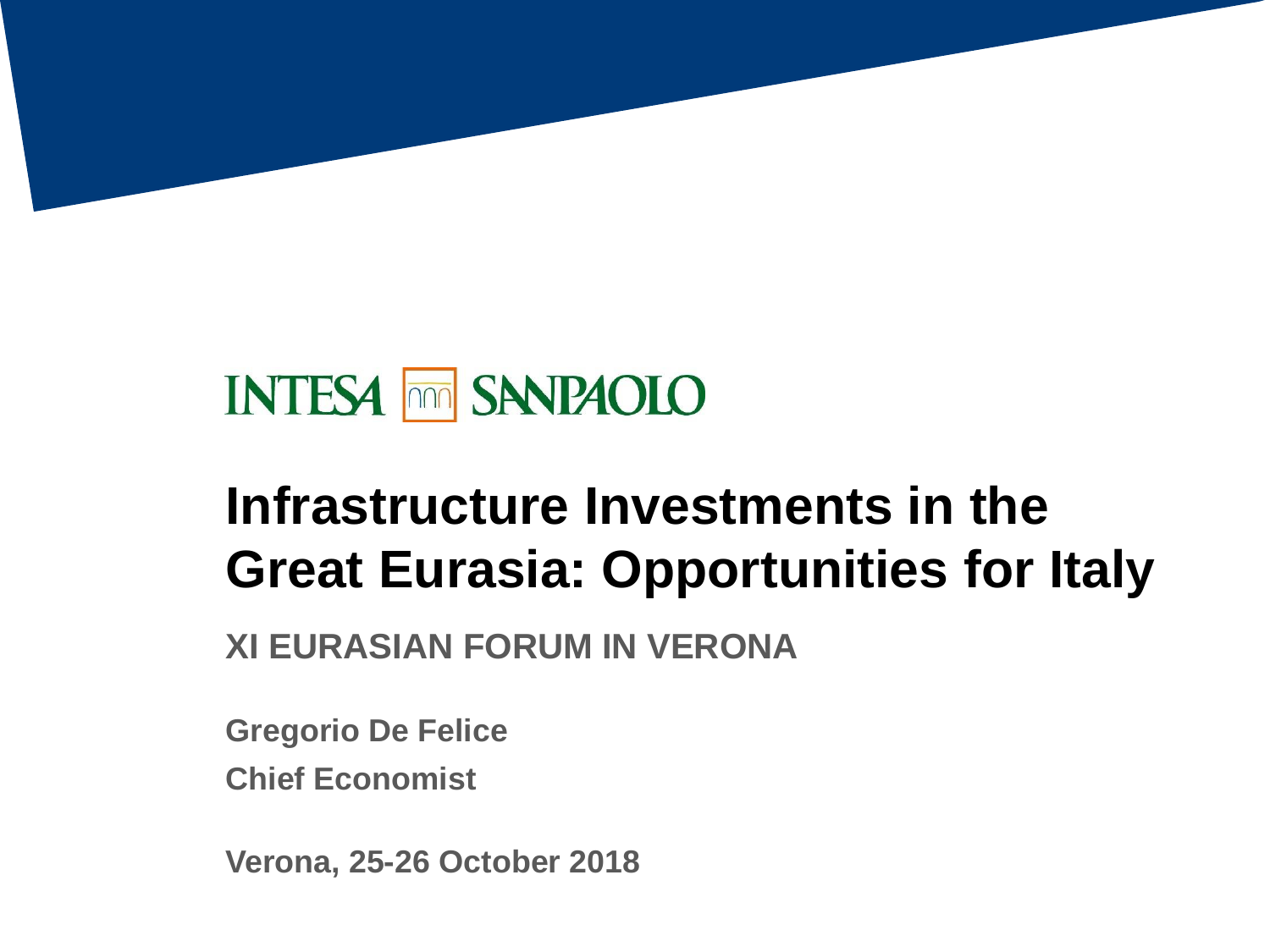### **Agenda**

#### **Infrastructure ranking of EAEU's countries and inward FDIs**

**The Italian infrastructure sector in the world** 

### **Appendix: Italian trade with the Eurasian countries**

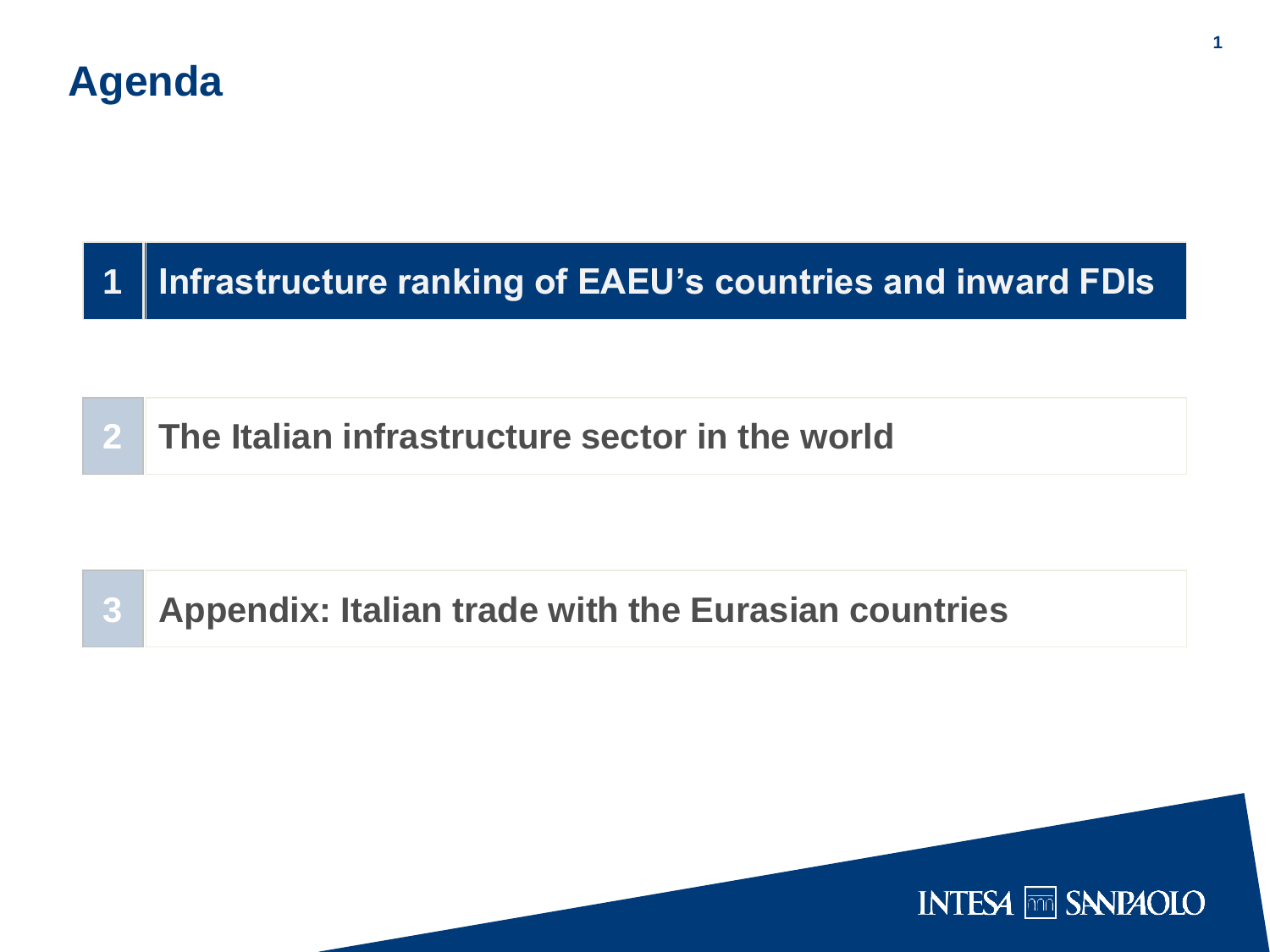## **Eurasia: infrastructures needed to enhance growth**

**Logistic Index:** Kazakhstan ranked 77<sup>th</sup>, Russia 99<sup>th</sup>, other Eurasian and Central Asian countries rank beyond 100th place, in lower positions than major Asian Emerging Economies, such as China (27<sup>th</sup>).

#### **World Bank's Logistic Performance Index**

| <b>MIn Euro</b>   | <b>LPI Index</b> | <b>Rank</b> |
|-------------------|------------------|-------------|
| Armenia           | 2.21             | 141         |
| Azerbaijan        | <b>NA</b>        | <b>NA</b>   |
| <b>Belarus</b>    | 2.40             | 120         |
| China             | 3.66             | 27          |
| Georgia           | 2.35             | 130         |
| <b>Kazakhstan</b> | 2.75             | 77          |
| Kyrgyzstan        | 2.16             | 146         |
| <b>Russia</b>     | 2.57             | 99          |
| <b>Tajikistan</b> | 2.06             | 153         |
| Turkmenistan      | 2.21             | 140         |
| <b>Uzbekistan</b> | 2.40             | 118         |

The LPI Index assesses the world ranking of 160 countries in terms of logistic structure performance dedicated to trade. *Source: World Bank*

**EAEU** countries show deep **needs of infrastructures to support trade and FDIs**, link local industries to global chains and in this way **enhance growth** (the long-run GDP growth potential for Russia is currently estimated at 1.5%-2%).

### **Financing infrastructure upgrade presents significant challenges.**

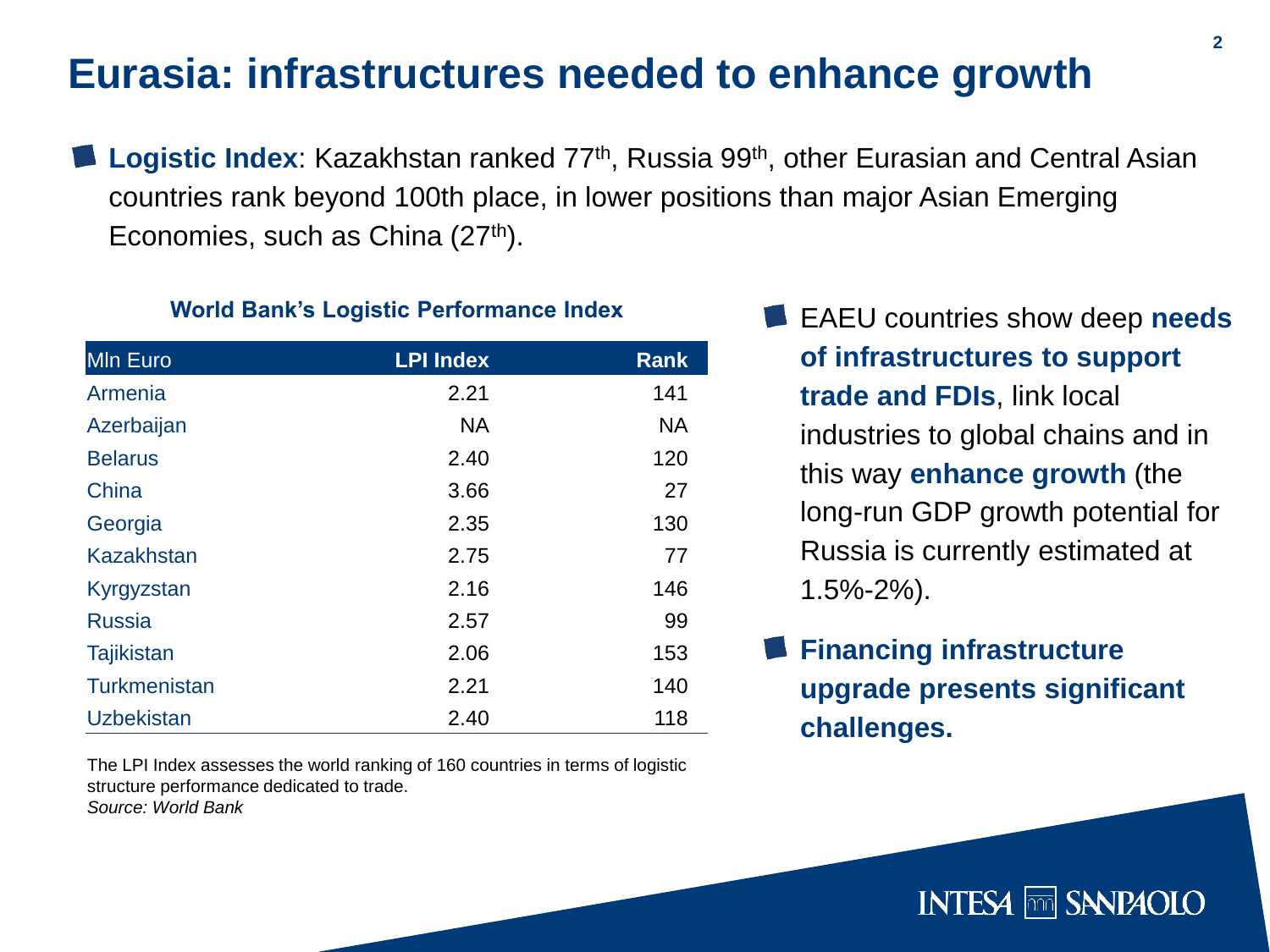### **Infrastructure investments expected to grow due to the BRI and the prospects of a Great Eurasian Partnership**

Important infrastructure investments are in the pipeline in Europe and Asia due to:



 $\Box$  the EAEU Integrating Projects led by Russia and **the Belt and Road Initiative** led by China;

the increasing cooperation between the EAEU and China as signaled by the **Economic and Trade Agreement between EAEU and China (**Astana, May 2018). The Agreement is part of a broader project involving the creation of a Eurasian trade block referred to as the **"Great Eurasian Partnership"**  between the members of EAEU, the ASEAN and the Shanghai Cooperation Organization (SCO).

*Source: MERICS*

### **INTESA <b>MM** SANPAOLO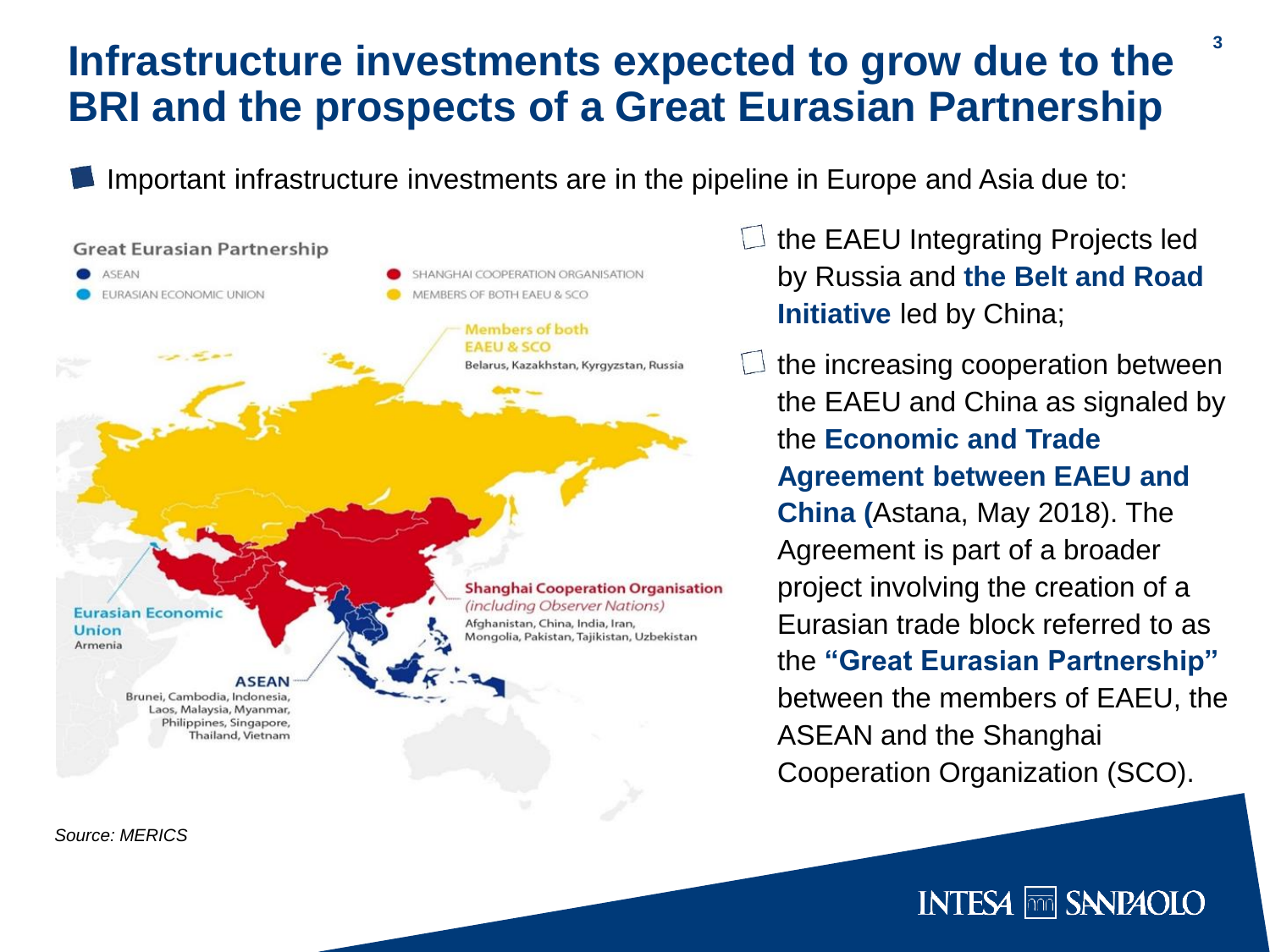## **Global and Italian FDIs in the EAEU**

- **Global inward FDI stock** in the EAEU was **623.7 Bn USD** in 2017, **2.0%** of world share, **below the share of EAEU's World GDP** (3.8%). Russia (446.6 Bn USD) and Kazakhstan (147.1 Bn USD) are the main recipients in the area.
- **Italian FDIs** stock in the EAEU amounted to c. 13.3 Bn Euro in 2017 (11.5 Bn Euro only in Russia). The Italian contribution is underestimated as it does not include FDIs through foreign branches of Italian enterprises.
- There are about **850 Italian firms** in the EAEU, working in the energy, agri-food, fashion, transport equipment an TLC sectors. 740 are in Russia and 87 in Kazakhstan.

| <b>MIn Euro</b>   | 2013   | 2014   | 2015   | 2016   | 2017  | <b>2017 (Stock)</b> |
|-------------------|--------|--------|--------|--------|-------|---------------------|
| <b>Belarus</b>    | 110    | 228    | 692    | $-208$ | n.a.  | 1023*               |
| <b>Kazakhstan</b> | $-24$  | 77     | 267    | 51     | $-30$ | 796                 |
| Armenia           | $-77$  | 20     | 38     | $-44$  | n.a.  | $47*$               |
| Kyrgyzstan        | 0.2    | $-0.1$ | $-0.2$ | $-0.1$ | n.a.  | $0.3*$              |
| <b>Russia</b>     | $-409$ | 998    | 894    | 2499   | 647   | 11460               |
| <b>EAEU</b>       | $-400$ | 1323   | 1891   | 2298   | 617   | 13326               |

#### **Italian FDI Flows and Stock**

*Note: (\*) Referred to 2016*

*Source: Ministry of Italian Economic Development*

### **INTESA <b>FRAID SANPAOLO**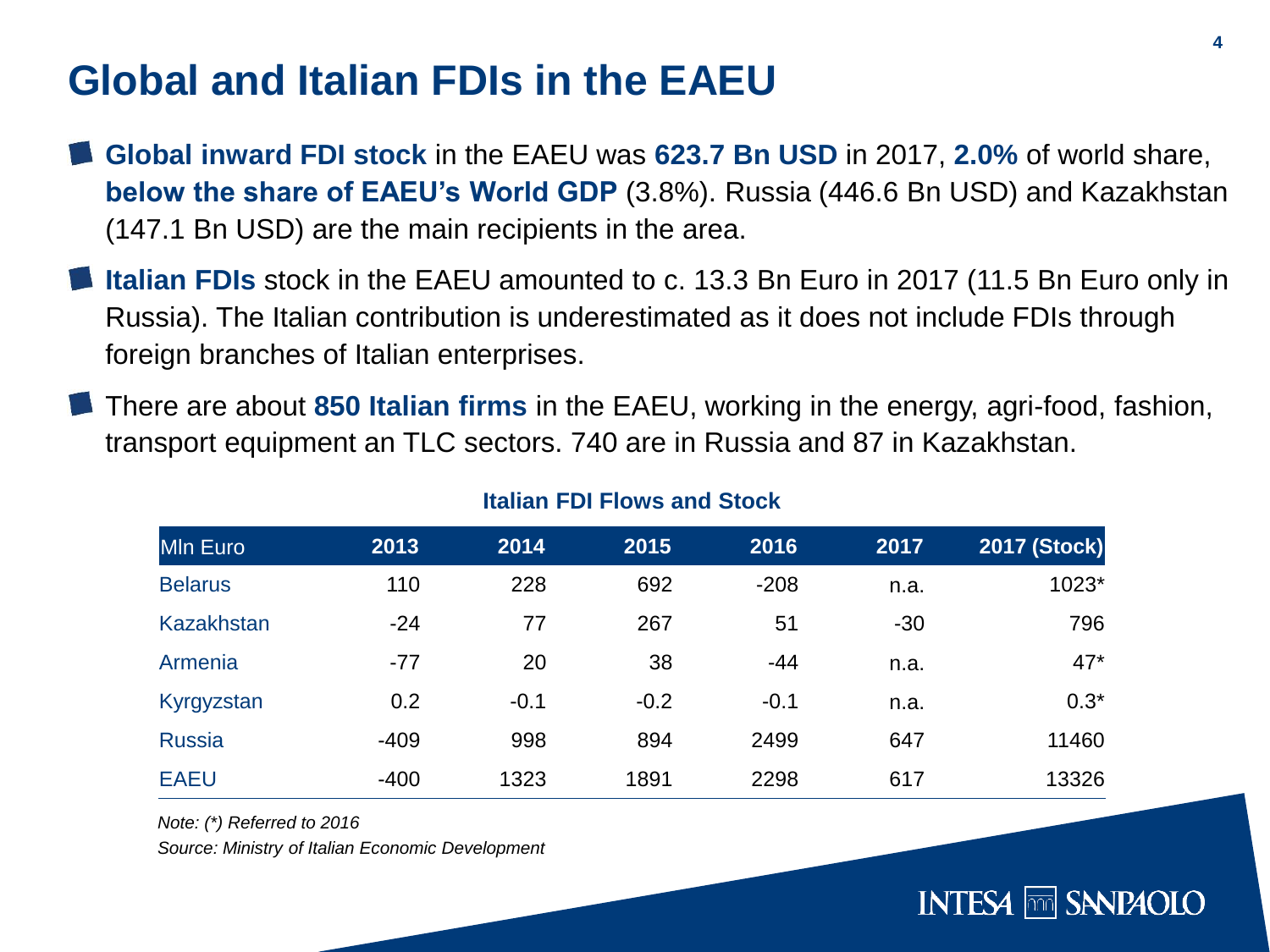### **Agenda**

# **Infrastructure ranking of EAEU's countries and inward FDIs**

**2 The Italian infrastructure sector in the world** 

### **3 Appendix: Italian trade with the Eurasian countries**

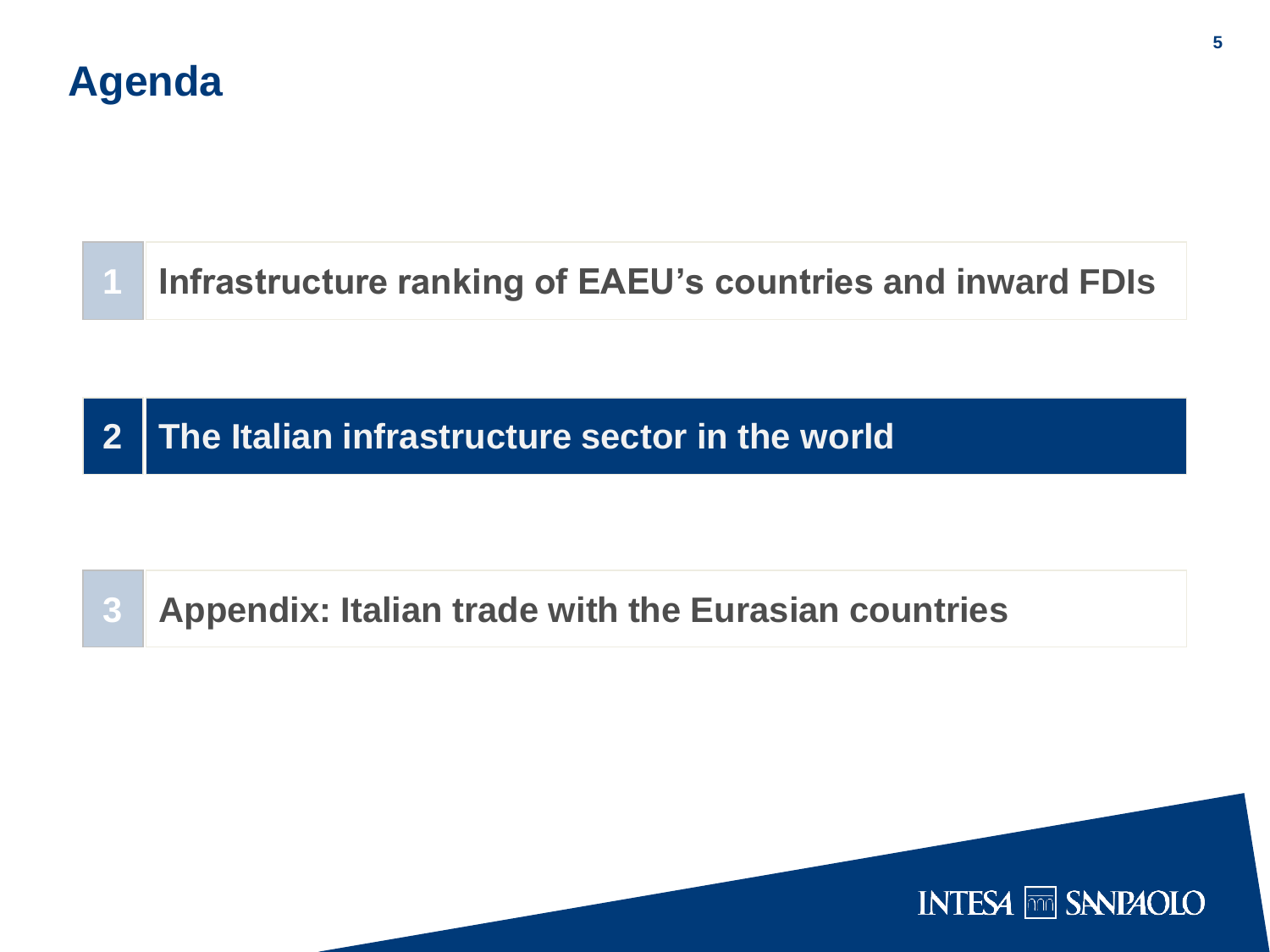### **Increasing presence of Italian construction firms on international markets…**



*Note: ANCE survey on a sample of 46 firms operating on world markets and representing almost all the international activities of Italian Construction Industry.* 

*Source: ANCE – Survey 2018*

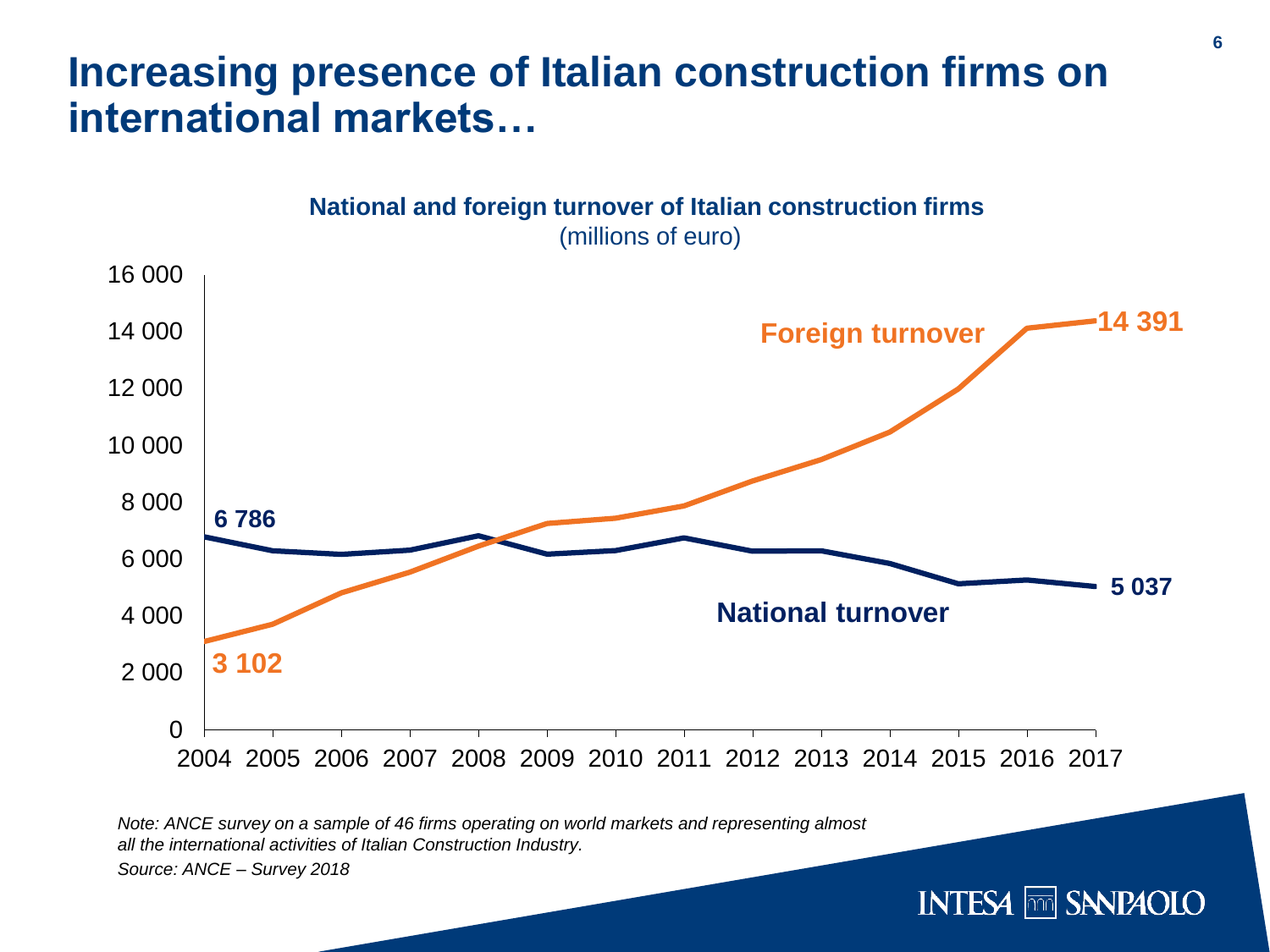## **… with an increasing weight of foreign turnover**

#### **Weight of foreign turnover for Italian construction firms by firm size** (as a % of total turnover)

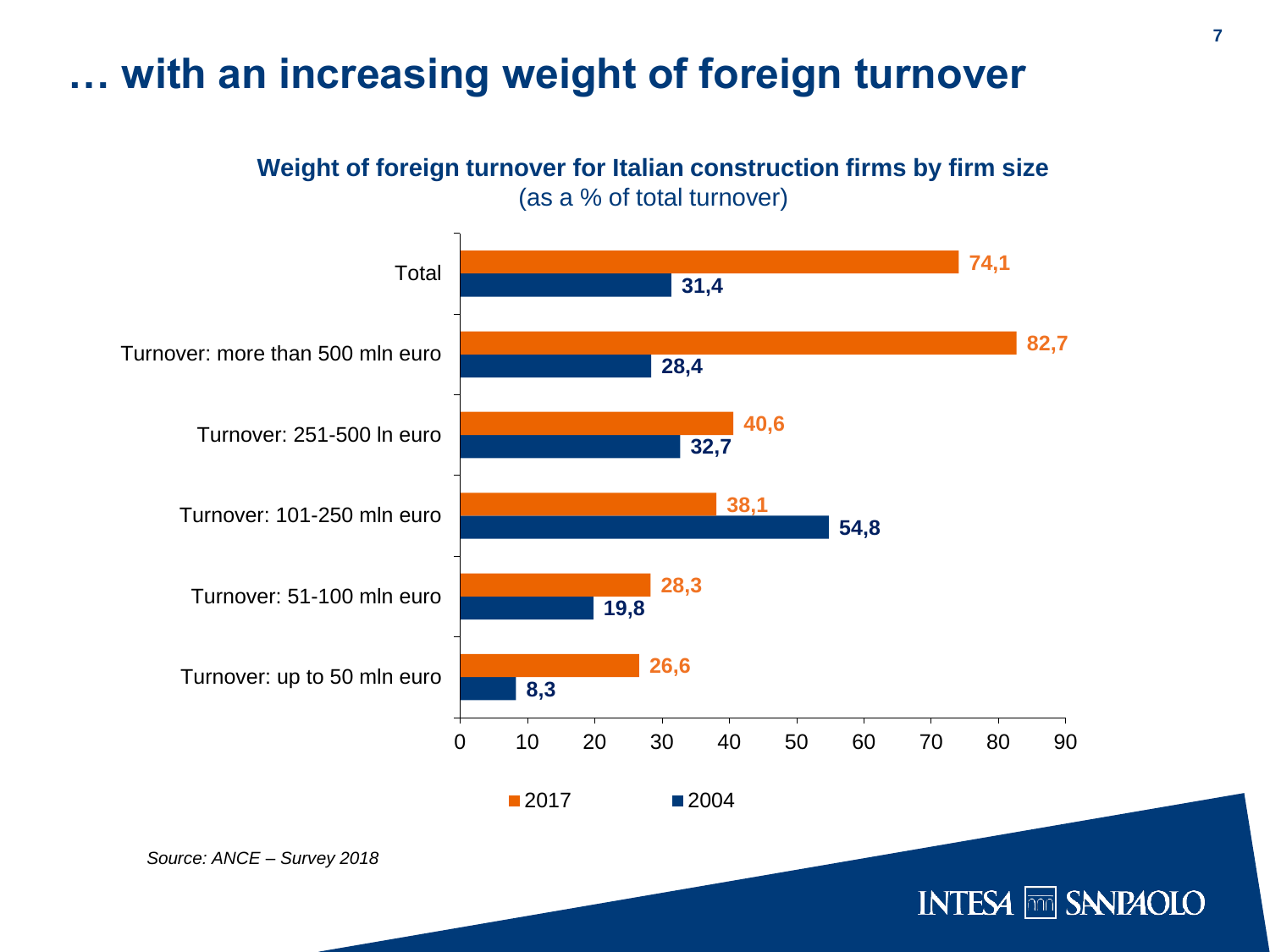### **The total contract value of international construction sites reached a new record in 2015-2017 …**

The fall in 2017 is due to the end of some important orders.



#### **Total contract value of international construction sites for Italian contractors in the world** (millions of euro)

*Source: ANCE – Survey 2018*

**INTESA FOR SANPAOLO**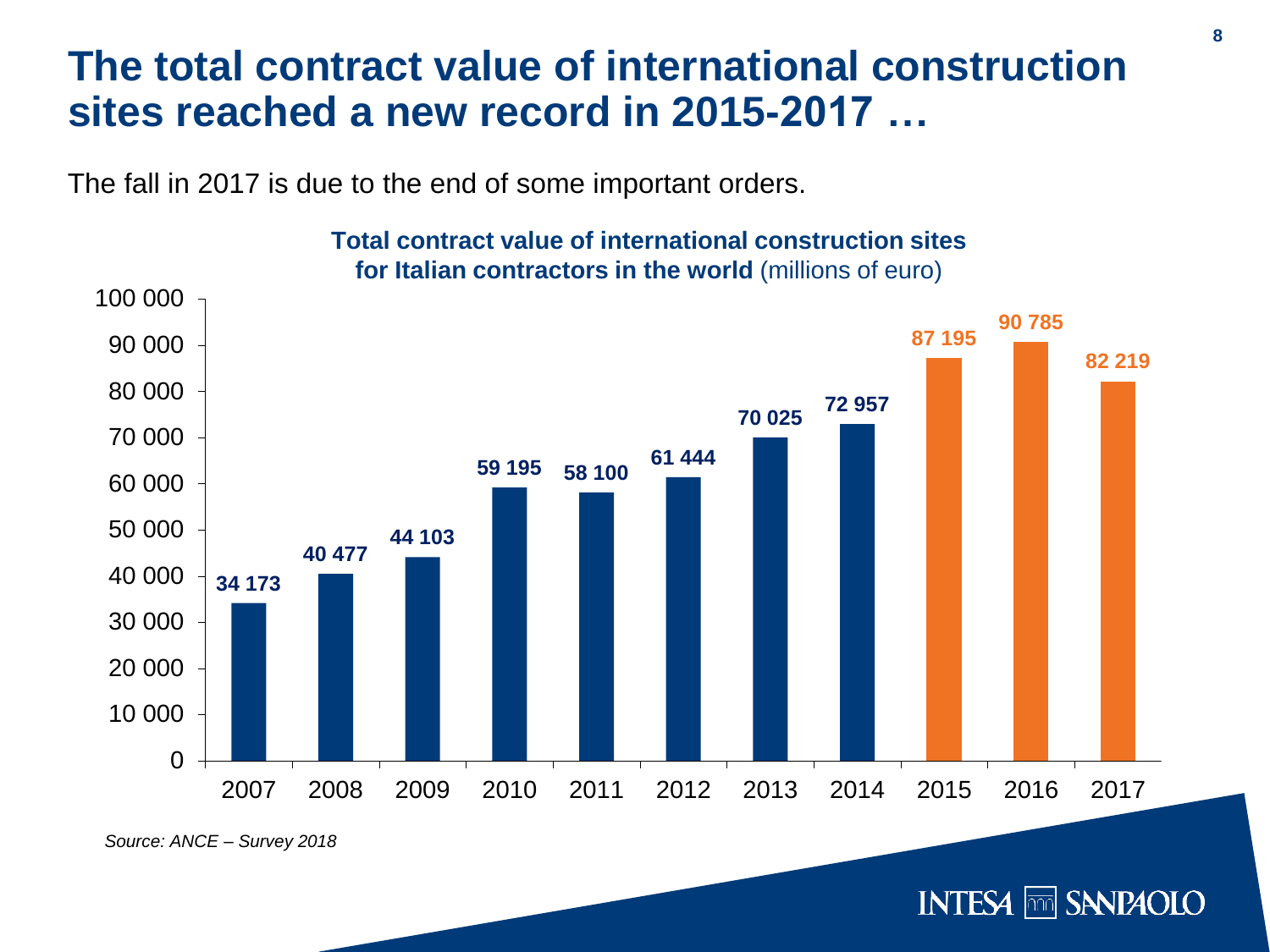### **…and regards a complex mix of infrastructures (roads, subways, railways) …**

**Italian construction sites in the world: amount of total ongoing contracts by sector, 2017** (as a % of total)



**INTESA FOR SANPAOLO**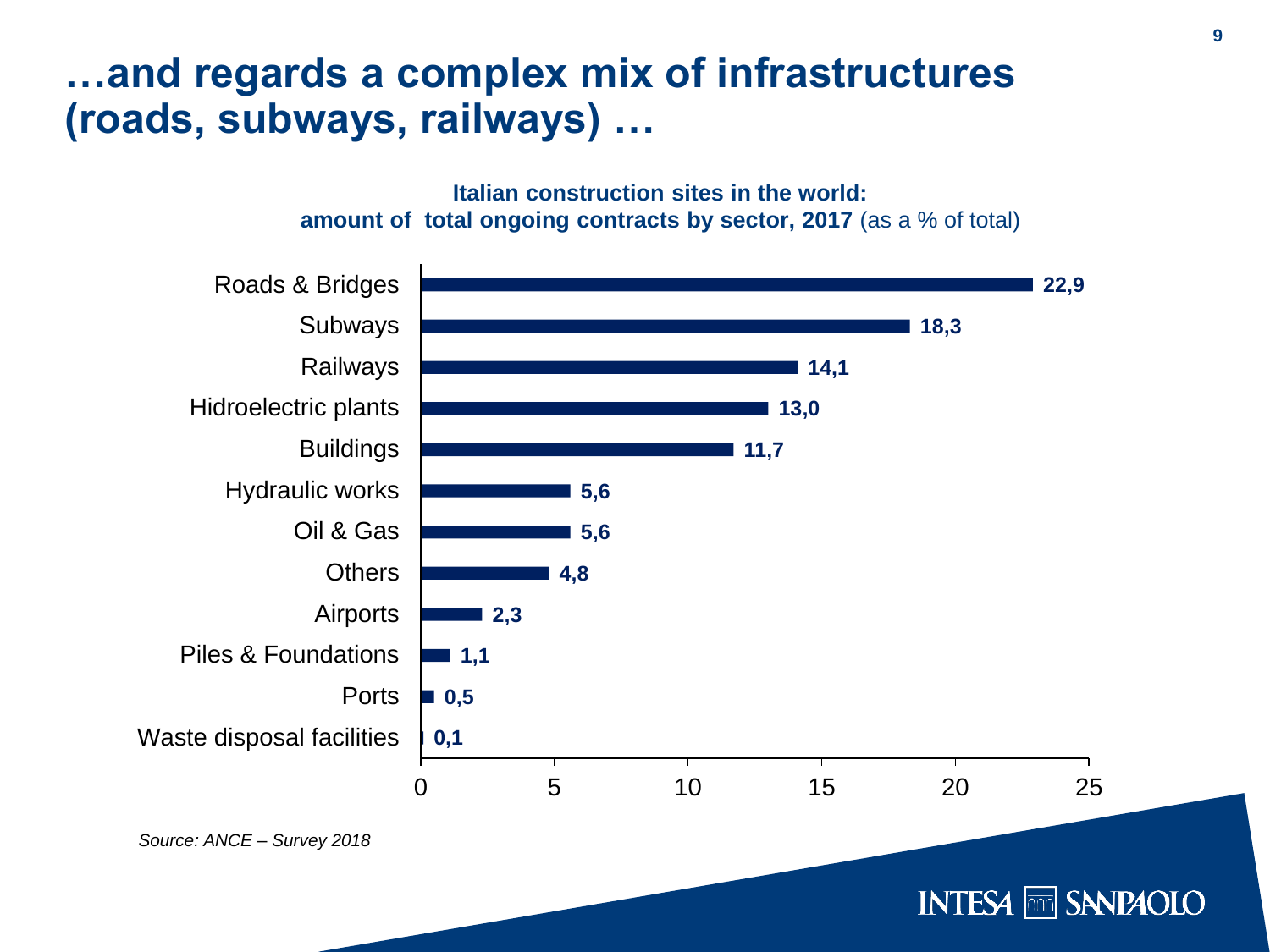### **… all over the world**

The Italian construction firms operate in 92 countries, in the 5 continents with 811 construction sites.



**Italian construction sites in the world: primary markets for Italian Contractors, 2017** (as a % of total ongoing contracts)

**INTESA <b>mm** SANPAOLO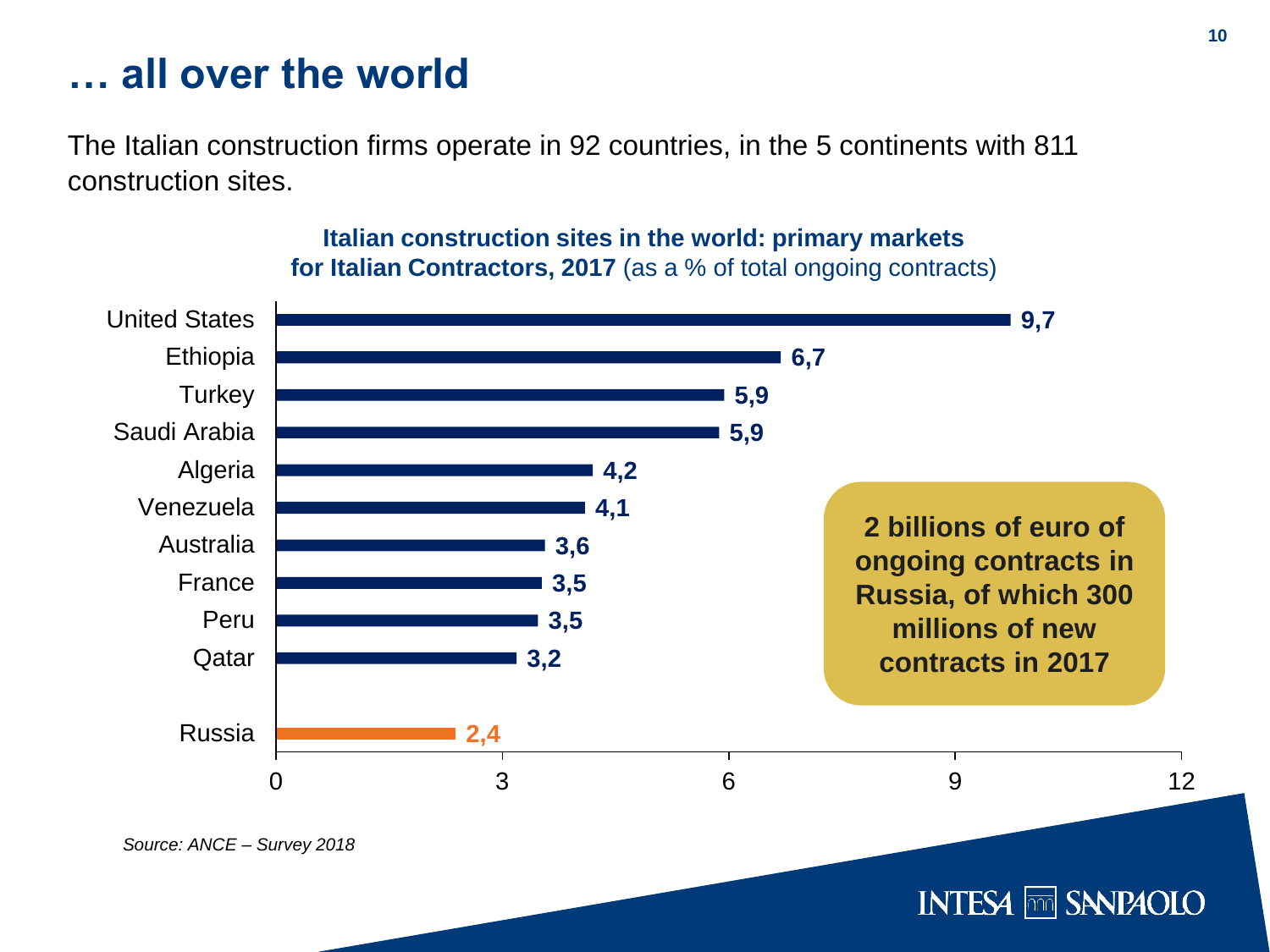### **A high weight for contract with a value greater than 500 million euros**

#### **Italian construction sites in the world: number and value of ongoing contracts by amount classes, 2017** (as a % of total ongoing contracts)



**11**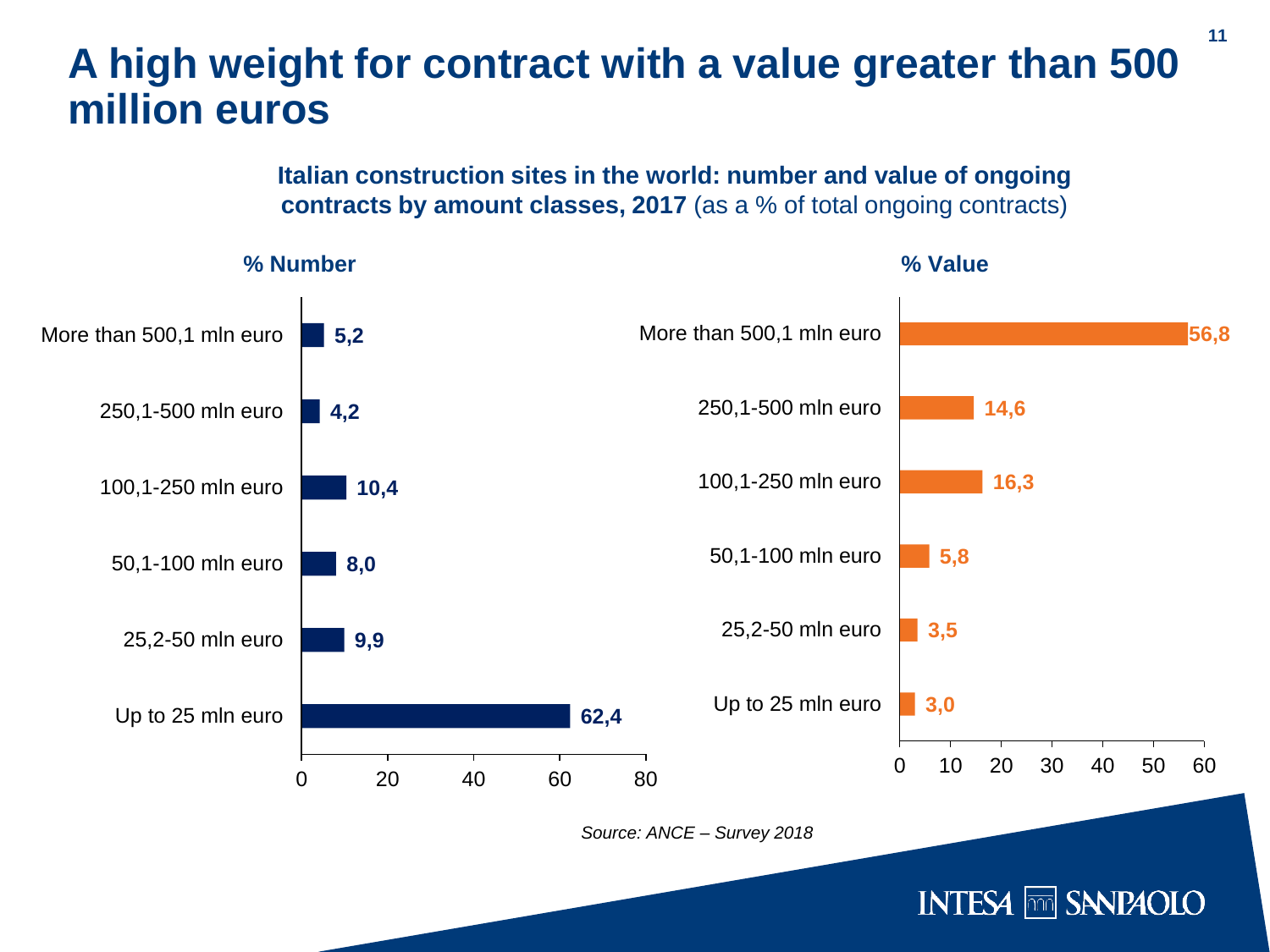### **Agenda**

# **Infrastructure ranking of EAEU's countries and inward FDIs**

**2 The Italian infrastructure sector in the world** 

### **3 Appendix: Italian trade with the Eurasian countries**

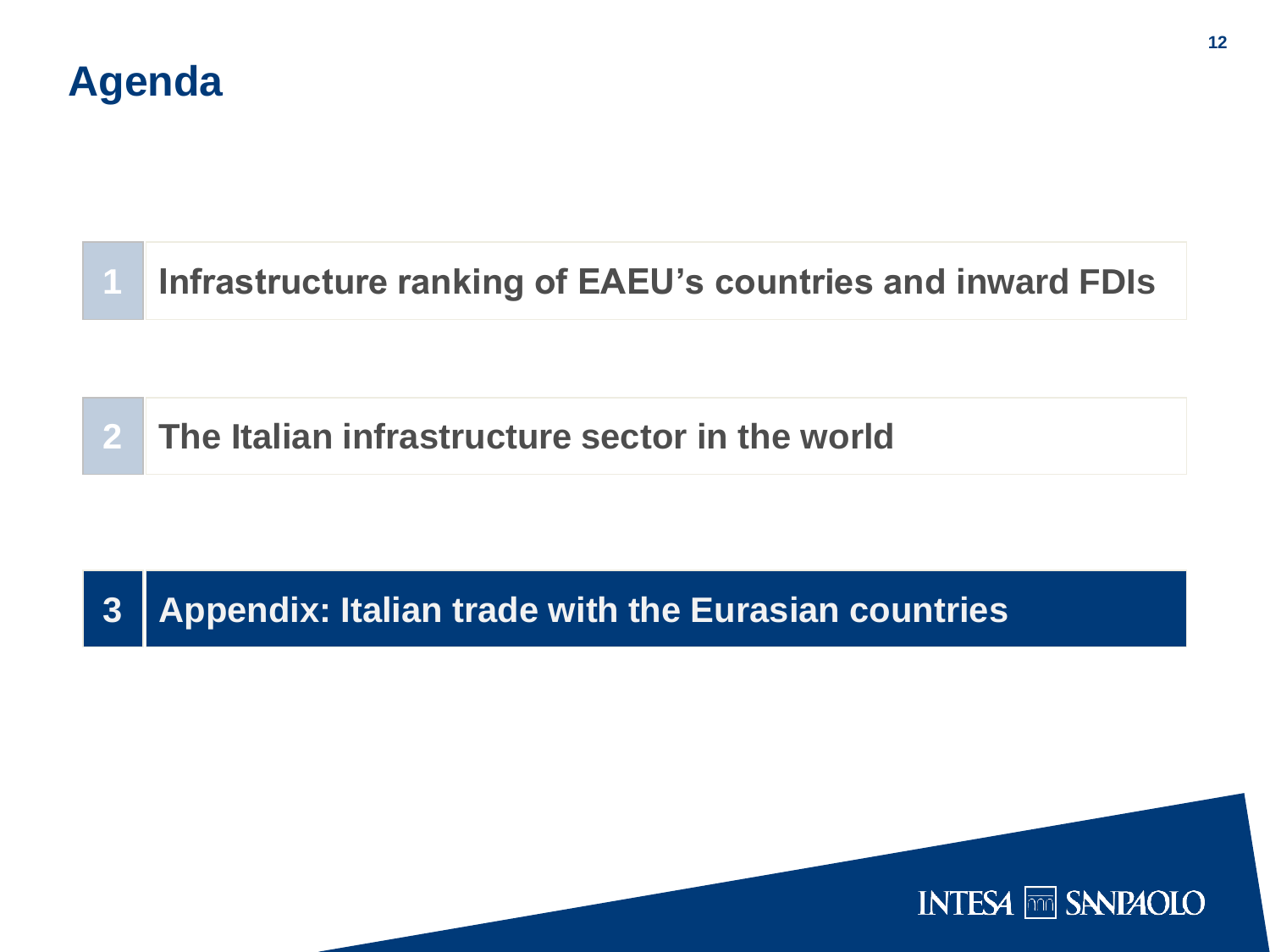# **EAEU Int'l trade: importing investment & consumer goods and exporting oil & gas**

The EAEU's **trade** (2.1% of world share; of which 79% Russia, 10.5% Kazakhstan) reached \$ 741 Bn (+25% yoy) in 2017. **Exports** (\$ 441 Bn): mainly minerals and metals (59%, including refined oil products). **Imports** (\$ 300 Bn): mainly machinery and transport equip. (44%), agri-food (13%), chemical products (12%), metals (8%) and textile (6%).



#### **Import** (% on total)

#### 80 67,5  $2017$  2012 60 48,1 40 20  $\frac{12,5}{2}$  11,0 8,9 6,4 37 5,1 5,1  $6,4$  3.7 2,3  $\Omega$ Metals Mineral fuels Viscellaneous Food and<br>agricultural prod Chemical prod Miscellaneous agricultural prod prod

**Export (% on total)** 

*Source: Comtrade*

The composition of imports and exports is complementary to that of EU (and Italy) and of China (both energy importing and investment and consumer goods exporting). EU (and Italy) and China are competitors with respect to the EAEU and to Russia (at present, seen to turn «eastwards»).

### **INTESA MM SANPAOLO**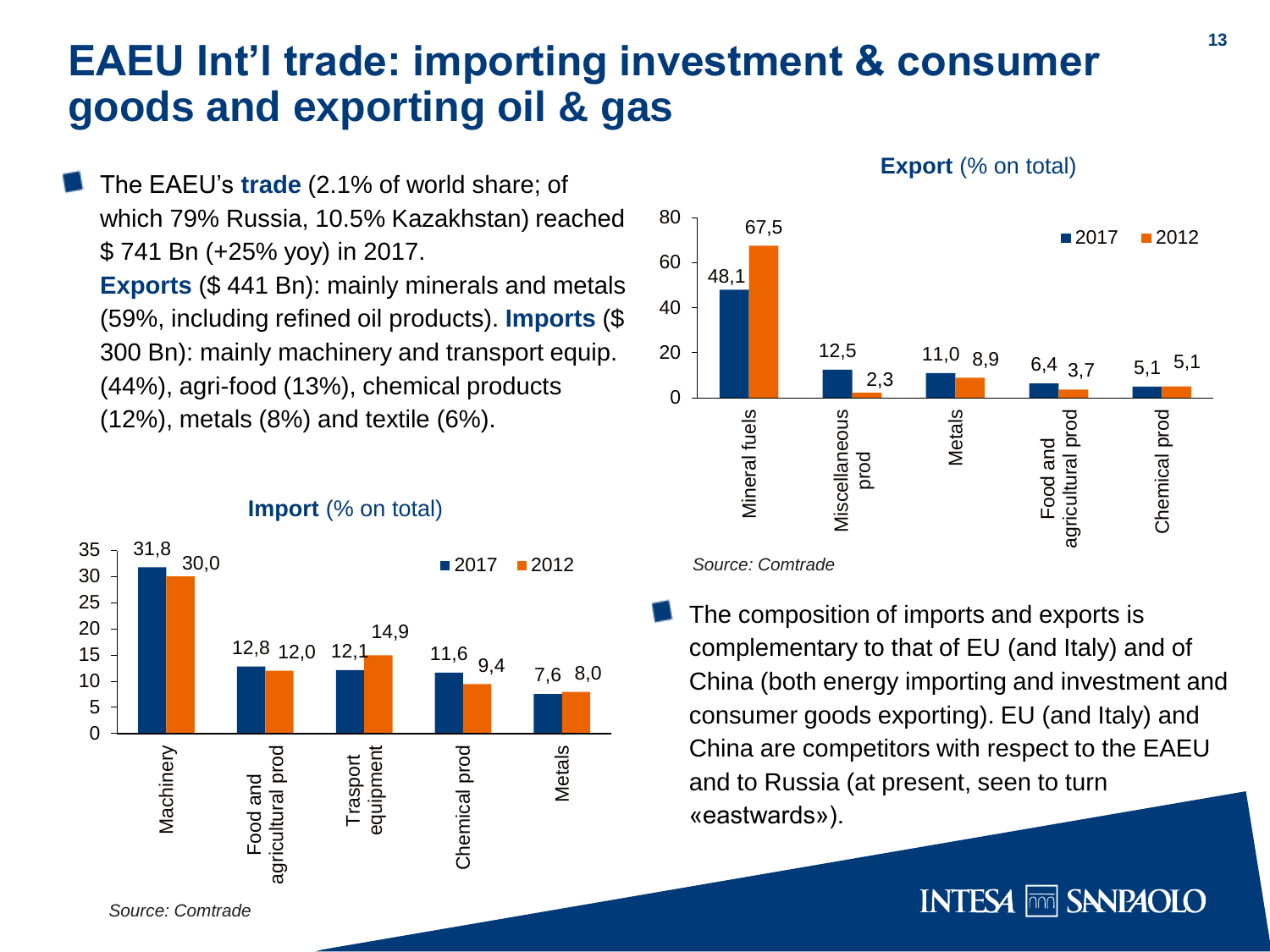## **Italy and EAEU: exploiting reciprocal comparative advantages**

In 2017 Italy **traded 23 Bn Euro** (+14% yoy) with EAEU (2,7% of Italian total trade, 88% with Russia and 9% with Kazakhstan). **Imports** (13.8 Bn Euro, 3.4% of total Italian): minerals and refined oil products (70%) and metals (15%). **Exports** (9.1 Bn Euro, 2% of total Italian): machinery (39%), in particular mechanical machinery (30%), textile (19%), chemicals (7%), metals (7%), miscellaneous (7%, including jewellery and furniture).





*Source: ISTAT*

The structure of Italian exports and imports with the EAEU (and with Russia) reflects **reciprocal specialisation/comparative**  advantages.

**INTESA MM SANPAOLO**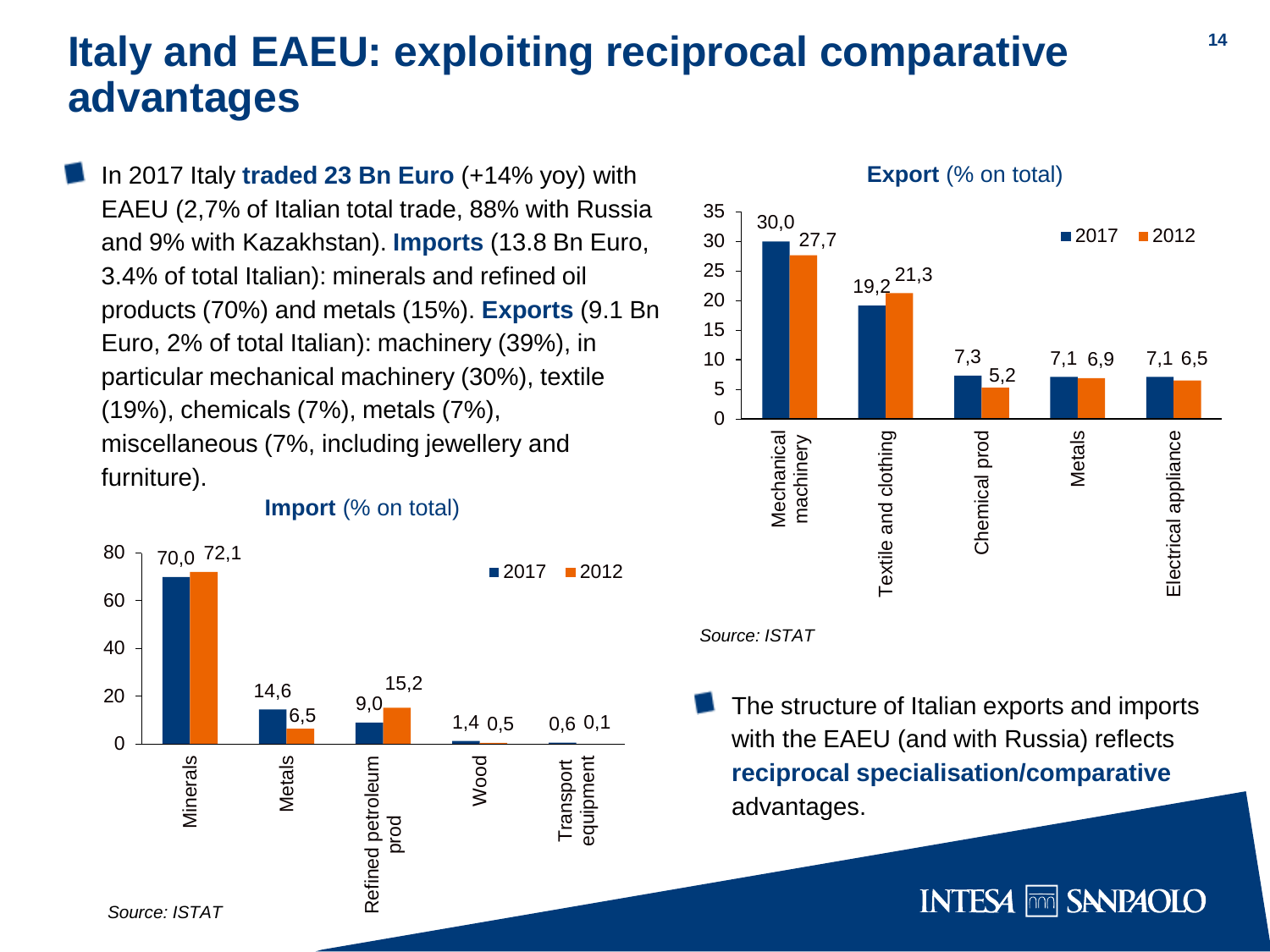### **In 2017 significant increase in industrial districts' export flows**



**Number of industrial districts\* with falling** *(*orange*)* **and growing** *(*blu*)* **exports vs. the EAEU**

The signs of recovery emerged at the national level have also been confirmed in the industrial districts which registered in 2017 +18.2% in export flows to the EAEU, amounting to EUR 396M more than in 2016.

In 2017, the number of districts which recorded an increase in these markets rose to 46 (out of a total of 55 that in 2017).

**INTESA FOR SANPAOLO** 

Districts which recorded a decrease Districts which recorded an increase

*(\*) The sample includes only the 55 Districts that in 2017 have exported more than 10 Mln Euros vs. the EAEU.*

*Source: Intesa Sanpaolo elaborations on ISTAT Data*